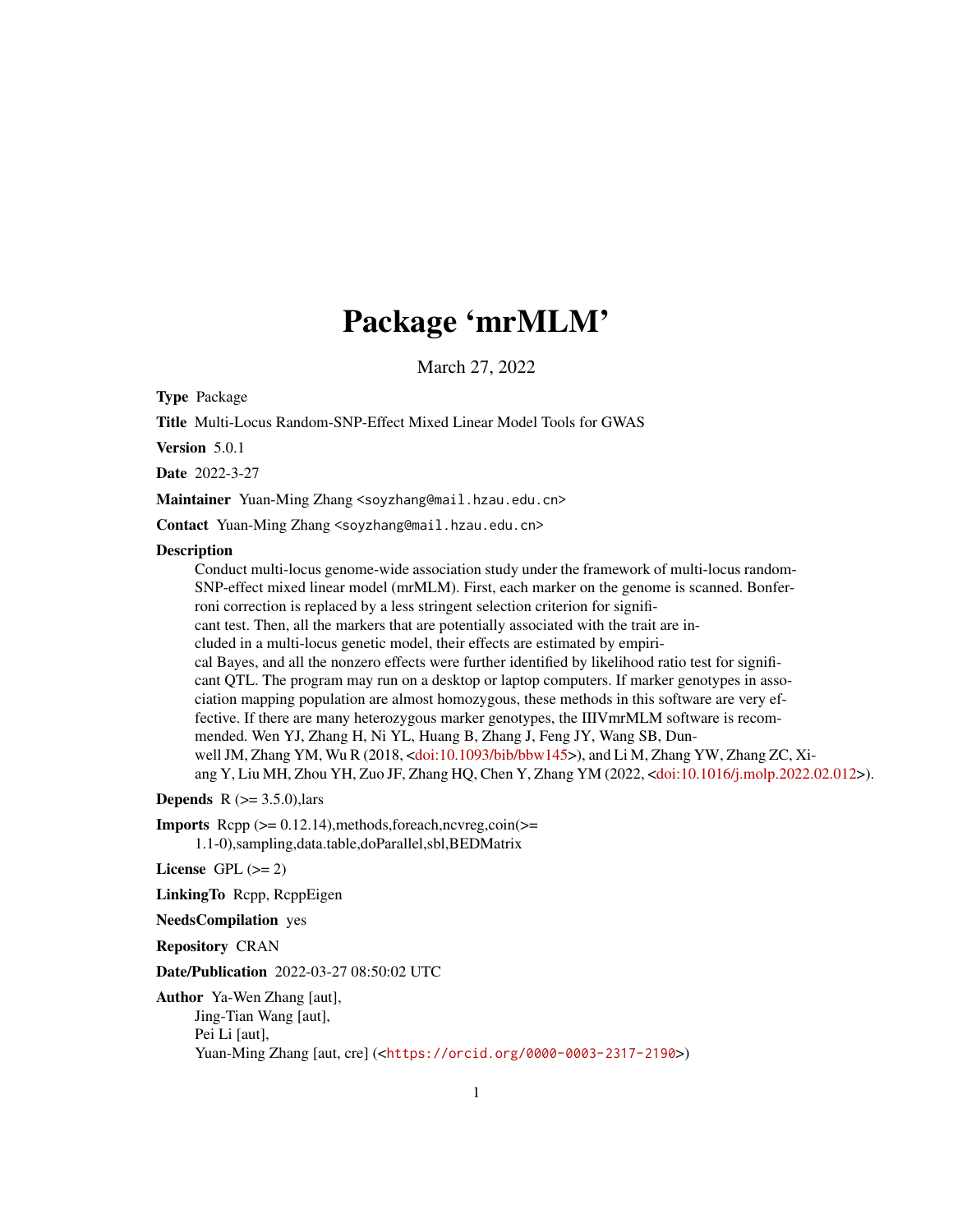# <span id="page-1-0"></span>R topics documented:

| <b>DoData</b>       | $\mathcal{D}$ |
|---------------------|---------------|
|                     | 3             |
|                     | 4             |
|                     | 5             |
|                     | 5             |
|                     | 6             |
|                     | 6             |
|                     | 7             |
|                     | 10            |
|                     | 11            |
|                     | 12            |
|                     | -13           |
|                     | -13           |
|                     | -14           |
|                     | -15           |
|                     | -16           |
| ResultFinal<br>- 16 |               |
|                     | -17           |
|                     |               |

#### **Index** 2008 **[18](#page-17-0)**

DoData *process raw data*

# Description

process raw data for later use

# Usage

DoData(genRaw,Genformat,pheRaw1q,kkRaw,psmatrixRaw,covmatrixRaw,trait, type,PopStrType)

# Arguments

| genRaw       | raw genotype matrix.              |
|--------------|-----------------------------------|
| Genformat    | genotype format.                  |
| pheRaw1q     | raw phenotype matrix.             |
| kkRaw        | raw kinship matrix.               |
| psmatrixRaw  | raw population structure matrix.  |
| covmatrixRaw | raw covariate matrix.             |
| trait        | which trait to analysis.          |
| type         | which type to transform.          |
| PopStrType   | The type of population structure. |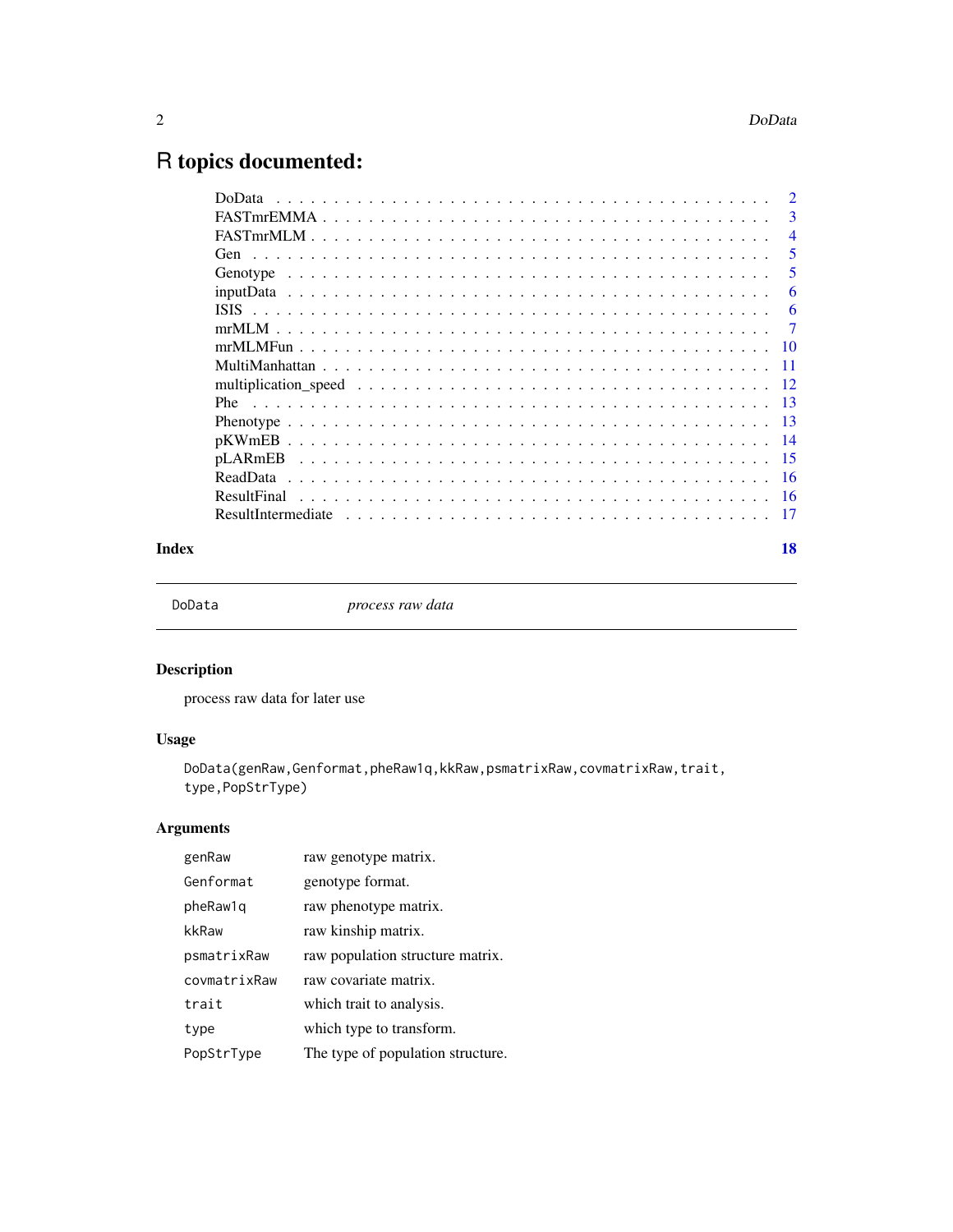# <span id="page-2-0"></span>FASTmrEMMA 3

#### Author(s)

Zhang Ya-Wen, Wang Jing-Tian, Li Pei, Zhang Yuan-Ming Maintainer: Yuan-Ming Zhang<soyzhang@mail.hzau.edu.cn>

# Examples

```
G1=data(Gen)
P1=data(Phe)
readraw=ReadData(fileGen=Gen,filePhe=Phe,fileKin=NULL,filePS =NULL,
fileCov=NULL,Genformat=1)
result=DoData(readraw$genRaw,Genformat=1,readraw$pheRaw1q,readraw$kkRaw,
readraw$psmatrixRaw,readraw$covmatrixRaw,trait=1,type=2,PopStrType=NULL)
```
FASTmrEMMA *To perform GWAS with FASTmrEMMA method*

#### Description

FAST multi-locus random-SNP-effect EMMA

#### Usage

FASTmrEMMA(gen,phe,outATCG,genRaw,kk,psmatrix,svpal,svmlod,Genformat,Likelihood,CLO)

#### Arguments

| gen        | genotype matrix.                                                  |
|------------|-------------------------------------------------------------------|
| phe        | phenotype matrix.                                                 |
| outATCG    | genotype for code 1.                                              |
| genRaw     | raw genotype.                                                     |
| kk         | kinship matrix.                                                   |
| psmatrix   | population structure matrix.                                      |
| svpal      | Critical P-value for selecting variable.                          |
| svmlod     | Critical LOD score for significant QTN.                           |
| Genformat  | Format for genotypic codes.                                       |
| Likelihood | restricted maximum likelihood (REML) and maximum likelihood (ML). |
| <b>CLO</b> | number of CPU.                                                    |

#### Author(s)

Zhang Ya-Wen, Wang Jing-Tian, Li Pei, Zhang Yuan-Ming Maintainer: Yuan-Ming Zhang<soyzhang@mail.hzau.edu.cn>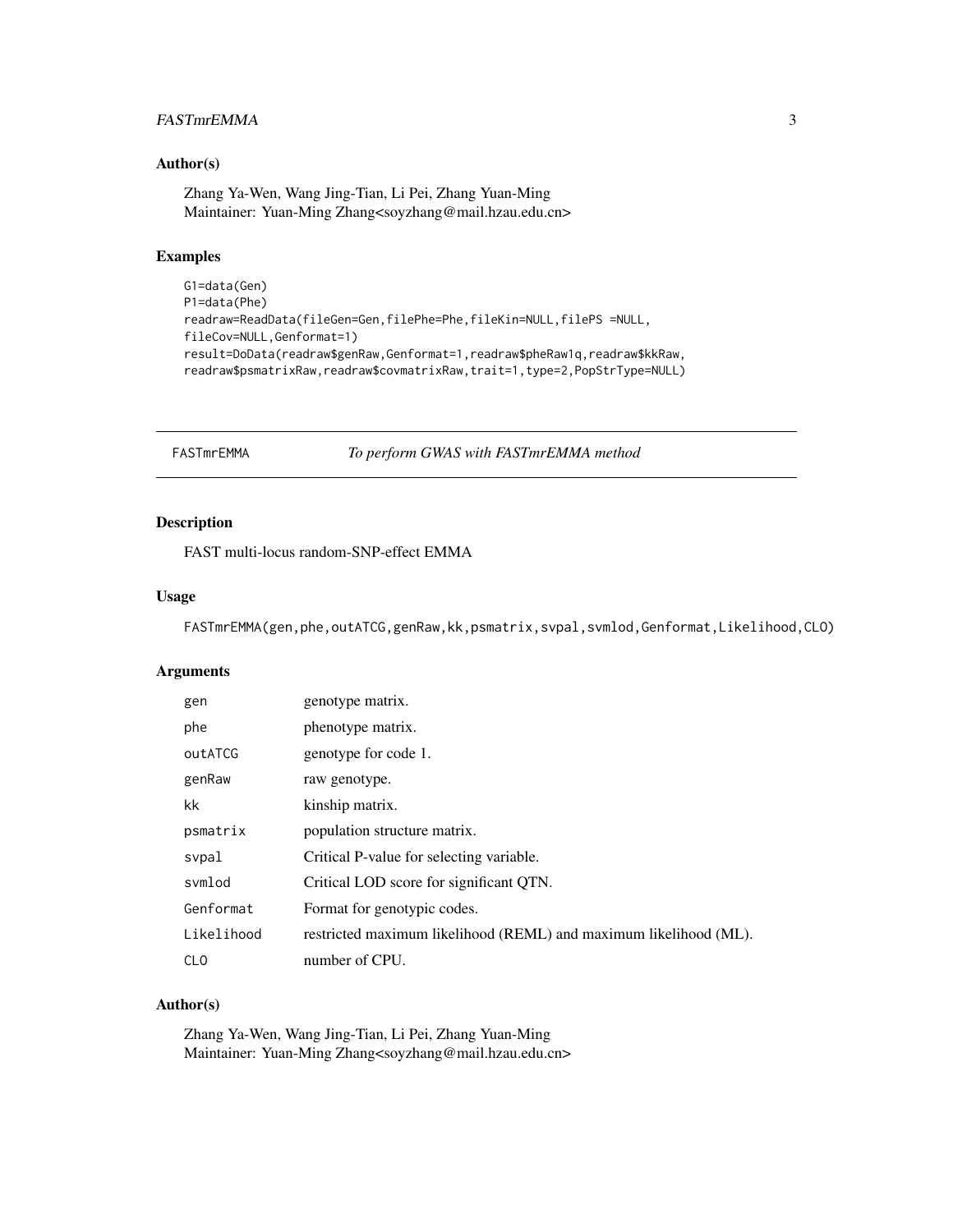# Examples

```
G1=data(Gen)
P1=data(Phe)
Readraw=ReadData(fileGen=Gen,filePhe=Phe,fileKin=NULL,filePS =NULL,
Genformat=1)
InputData=inputData(readraw=Readraw,Genformat=1,method="FASTmrEMMA",trait=1)
result=FASTmrEMMA(InputData$doFME$gen,InputData$doFME$phe,
InputData$doFME$outATCG,InputData$doFME$genRaw,
InputData$doFME$kk,InputData$doFME$psmatrix,0.005,
svmlod=3,Genformat=1,Likelihood="REML",CLO=1)
```
FASTmrMLM *To perform GWAS with FASTmrMLM method*

# Description

FAST multi-locus random-SNP-effect Mixed Linear Model

#### Usage

FASTmrMLM(gen,phe,outATCG,genRaw,kk,psmatrix,svpal,svrad,svmlod,Genformat,CLO)

# Arguments

| gen       | genotype matrix.                                       |
|-----------|--------------------------------------------------------|
| phe       | phenotype matrix.                                      |
| outATCG   | genotype for code 1.                                   |
| genRaw    | raw genotype.                                          |
| kk        | kinship matrix.                                        |
| psmatrix  | population structure matrix.                           |
| svpal     | Critical P-value for selecting variable.               |
| svrad     | Search Radius in search of potentially associated QTN. |
| svmlod    | Critical LOD score for significant QTN.                |
| Genformat | Format for genotypic codes.                            |
| CLO       | number of CPU.                                         |

# Author(s)

Zhang Ya-Wen, Wang Jing-Tian, Li Pei, Zhang Yuan-Ming Maintainer: Yuan-Ming Zhang<soyzhang@mail.hzau.edu.cn>

<span id="page-3-0"></span>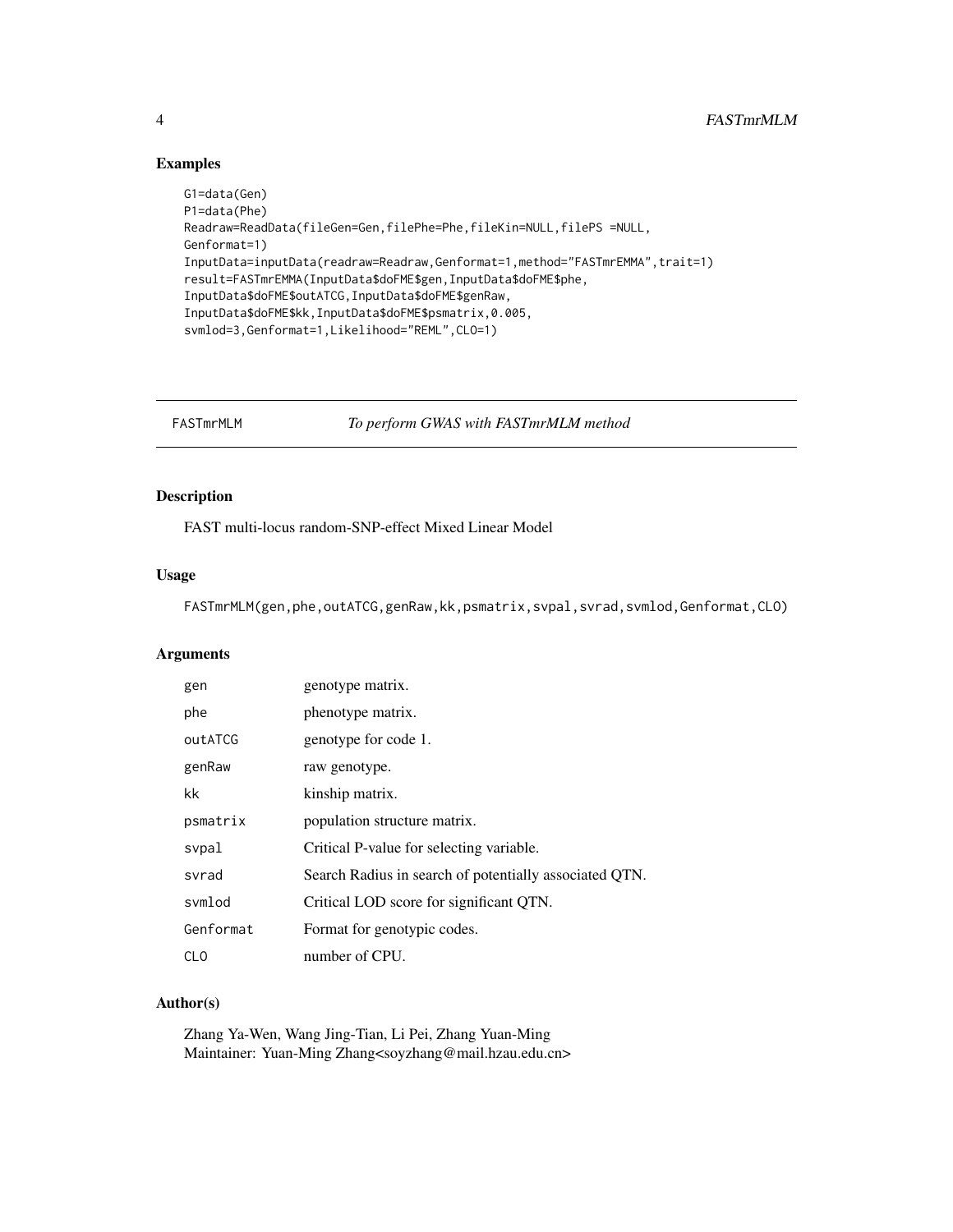#### <span id="page-4-0"></span> $Gen$  5

# Examples

```
G1=data(Gen)
P1=data(Phe)
Readraw=ReadData(fileGen=Gen,filePhe=Phe,fileKin=NULL,filePS =NULL,
Genformat=1)
InputData=inputData(readraw=Readraw,Genformat=1,method="FASTmrMLM",trait=1)
result=FASTmrMLM(InputData$doMR$gen,InputData$doMR$phe,
InputData$doMR$outATCG,InputData$doMR$genRaw,
InputData$doMR$kk,InputData$doMR$psmatrix,0.01,svrad=20,
svmlod=3,Genformat=1,CLO=1)
```
Gen *Genotype data*

# Description

Numeric format of genotype dataset.

# Usage

data(Gen)

#### Details

Dataset input of Genotype for mrMLM function.

#### Author(s)

Maintainer: Yuan-Ming Zhang<soyzhang@mail.hzau.edu.cn>

Genotype *Genotype of real data*

#### Description

Numeric format of genotype dataset.

#### Usage

```
data(Genotype)
```
#### Details

Dataset input of Genotype for mrMLM function.

# Author(s)

Maintainer: Yuan-Ming Zhang<soyzhang@mail.hzau.edu.cn>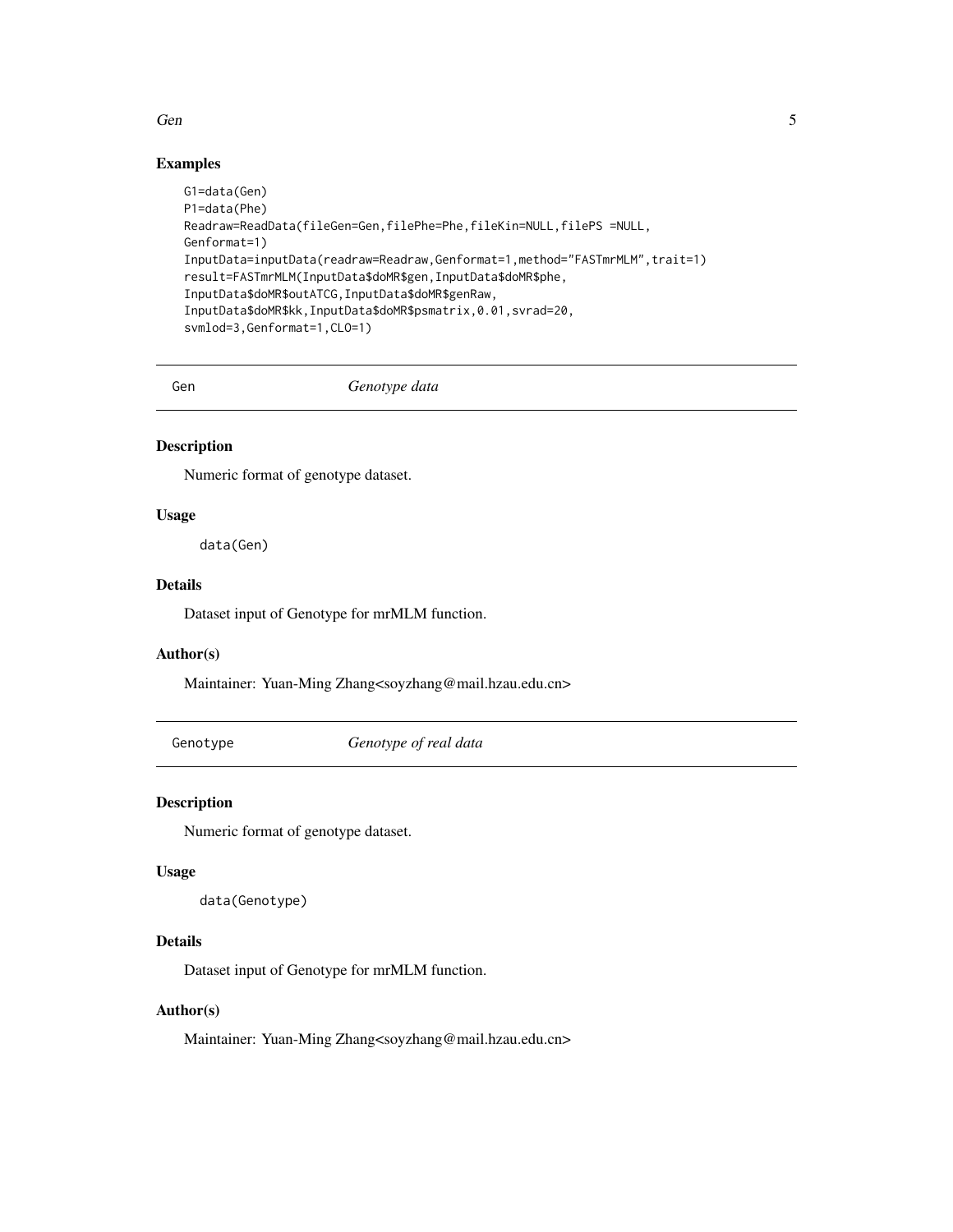<span id="page-5-0"></span>

Input all the dataset which have been transformed

#### Usage

inputData(readraw,Genformat,method,trait,PopStrType)

# Arguments

| readraw    | genotype matrix.                  |
|------------|-----------------------------------|
| Genformat  | genotype format.                  |
| method     | which method to analysis.         |
| trait      | which trait to analysis.          |
| PopStrType | The type of population structure. |

#### Author(s)

Zhang Ya-Wen, Wang Jing-Tian, Li Pei, Zhang Yuan-Ming Maintainer: Yuan-Ming Zhang<soyzhang@mail.hzau.edu.cn>

#### Examples

```
G1=data(Gen)
P1=data(Phe)
Readraw=ReadData(fileGen=Gen,filePhe=Phe,fileKin=NULL,filePS =NULL,
fileCov=NULL,Genformat=1)
result=inputData(readraw=Readraw,Genformat=1,method="mrMLM",trait=1,
PopStrType=NULL)
```

| I<br>×<br>۰. | ×<br>. . |
|--------------|----------|

ISIS *To perform GWAS with ISIS EM-BLASSO method*

# Description

Iterative Sure Independence Screening EM-Bayesian LASSO

#### Usage

ISIS(gen,phe,outATCG,genRaw,kk,psmatrix,svpal,svmlod,Genformat,CLO)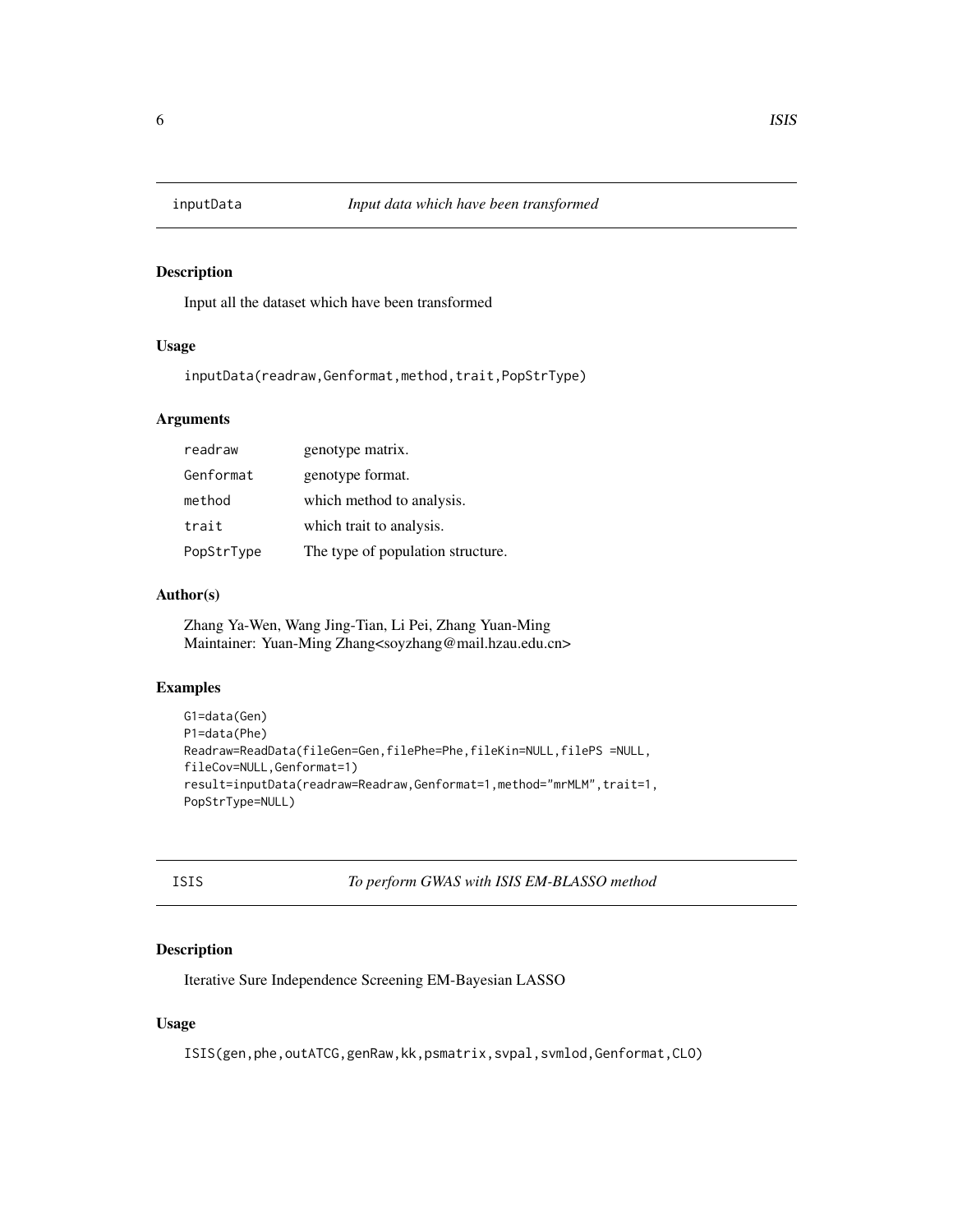#### <span id="page-6-0"></span> $m$ mrMLM  $\sim$  7

#### **Arguments**

| gen       | genotype matrix.                         |
|-----------|------------------------------------------|
| phe       | phenotype matrix.                        |
| outATCG   | genotype for code 1.                     |
| genRaw    | raw genotype.                            |
| kk        | kinship matrix.                          |
| psmatrix  | population structure matrix.             |
| svpal     | Critical P-value for selecting variable. |
| svmlod    | Critical LOD score for significant QTN.  |
| Genformat | Format for genotypic codes.              |
| CL O      | number of CPU.                           |

# Author(s)

Zhang Ya-Wen, Li Pei, Zhang Yuan-Ming Maintainer: Yuan-Ming Zhang<soyzhang@mail.hzau.edu.cn>

#### Examples

```
G1=data(Gen)
P1=data(Phe)
Readraw=ReadData(fileGen=Gen,filePhe=Phe,fileKin=NULL,filePS =NULL,
Genformat=1)
InputData=inputData(readraw=Readraw,Genformat=1,method="ISIS EM-BLASSO",
trait=1)
result=ISIS(InputData$doMR$gen,InputData$doMR$phe,InputData$doMR$outATCG,
InputData$doMR$genRaw,InputData$doMR$kk,InputData$doMR$psmatrix,
0.01,svmlod=3,Genformat=1,CLO=1)
```
mrMLM *Multi-Locus Random-SNP-Effect Mixed Linear Model Tools for GWAS*

# **Description**

Conduct multi-locus genome-wide association study under the framework of multi-locus random-SNP-effect mixed linear model (mrMLM). First, each marker on the genome is scanned. Bonferroni correction is replaced by a less stringent selection criterion for significant test. Then, all the markers that are potentially associated with the trait are included in a multi-locus genetic model, their effects are estimated by empirical Bayes, and all the nonzero effects were further identified by likelihood ratio test for true QTL. The program may run on a desktop or laptop computers. If marker genotypes in association mapping population are almost homozygous, these methods in this software are very effective. If there are many heterozygous marker genotypes, the IIIVmrMLM software is recommended. Wen YJ, Zhang H, Ni YL, Huang B, Zhang J, Feng JY, Wang SB, Dunwell JM, Zhang YM, Wu R (2018, <doi:10.1093/bib/bbw145>), and Li M, Zhang YW, Zhang ZC, Xiang Y, Liu MH, Zhou YH, Zuo JF, Zhang HQ, Chen Y, Zhang YM (2022, <doi:10.1016/j.molp.2022.02.012>).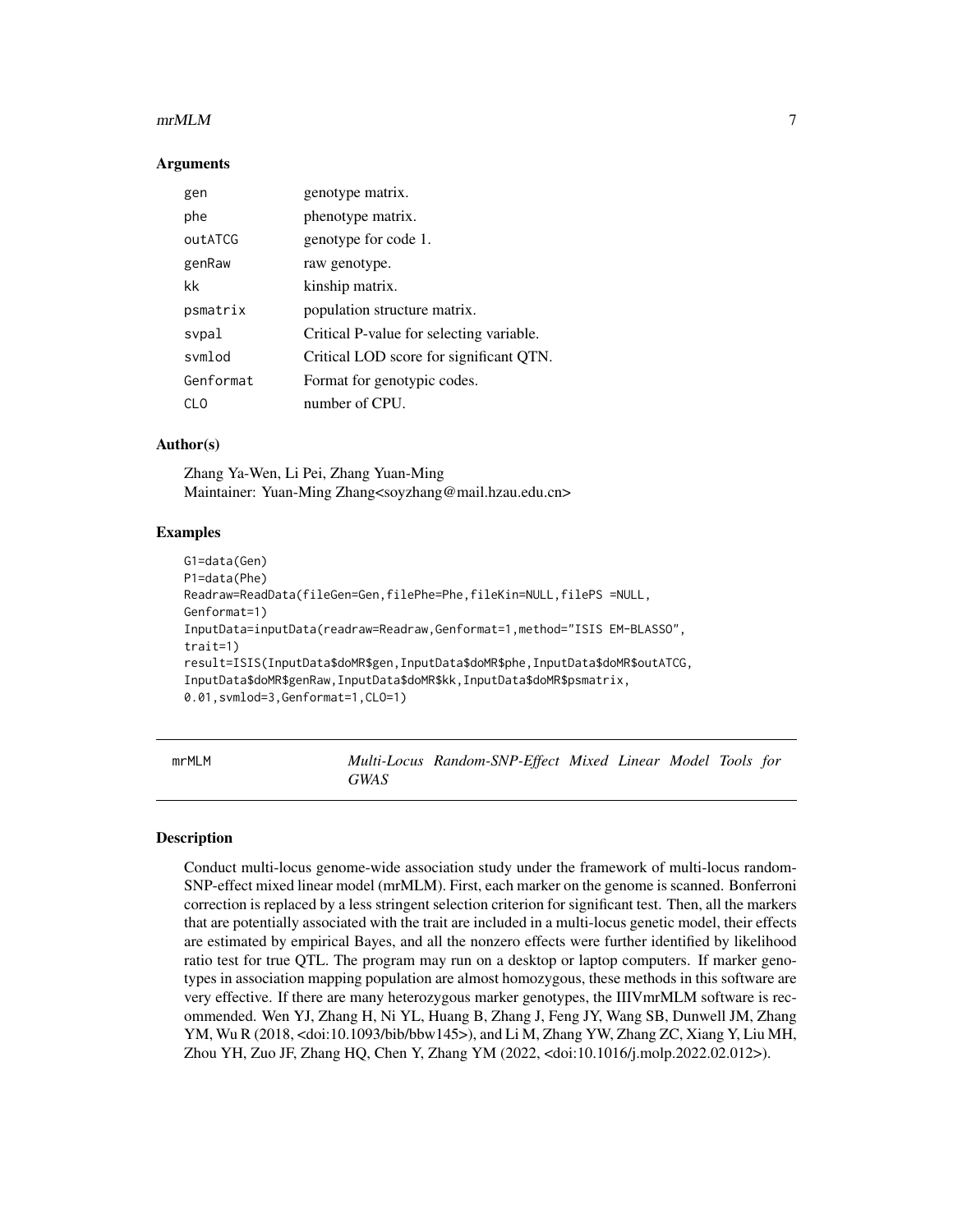# Usage

```
mrMLM(fileGen,filePhe,fileKin,filePS,PopStrType,fileCov,Genformat,
method,Likelihood,trait,SearchRadius,CriLOD,SelectVariable,Bootstrap,
DrawPlot,Plotformat,dir,PC,RAM)
```
# Arguments

| fileGen        | File path and name in your computer of Genotype, i.e., "D:/Users/Genotype_num.csv".                                                                                                                                                                                                |
|----------------|------------------------------------------------------------------------------------------------------------------------------------------------------------------------------------------------------------------------------------------------------------------------------------|
| filePhe        | File path and name in your computer of Phenotype, i.e.,"D:/Users/Phenotype.csv".                                                                                                                                                                                                   |
| fileKin        | File path and name in your computer of Kinship, i.e., "D:/Users/Kinship.csv".                                                                                                                                                                                                      |
| filePS         | File path and name in your computer of Population Structure, i.e., "D:/Users/PopStr.csv".                                                                                                                                                                                          |
| PopStrType     | The type of population structure, i.e., Q (Q matrix), PCA (principal components),<br>EvolPopStr (evolutionary population structure).                                                                                                                                               |
| fileCov        | File path and name in your computer of covariate, i.e., "D:/Users/Covariate.csv".                                                                                                                                                                                                  |
| Genformat      | Format for genotypic codes, Num (number), Cha (character) and Hmp (Hapmap).                                                                                                                                                                                                        |
| method         | Six multi-locus GWAS methods. Users may select one to six methods, includ-<br>ing mrMLM, FASTmrMLM, FASTmrEMMA, pLARmEB, pKWmEB and ISIS<br>EM-BLASSO.                                                                                                                             |
| Likelihood     | This parameter is only for FASTmrEMMA, including REML(restricted maxi-<br>mum likelihood) and ML(maximum likelihood).                                                                                                                                                              |
| trait          | Traits analyzed from number 1 to number 2, i.e., 1:2.                                                                                                                                                                                                                              |
| SearchRadius   | This parameter is only for mrMLM and FASTmrMLM, indicating Search Ra-<br>dius in search of potentially associated QTN, the default is 20.                                                                                                                                          |
| CriLOD         | Critical LOD score for significant QTN.                                                                                                                                                                                                                                            |
| SelectVariable | This parameter is only for pLARmEB. SelectVariable=50 indicates that 50 po-<br>tentially associated variables are selected from each chromosome. Users may<br>change this number in real data analysis in order to obtain the best results as<br>final results, the default is 50. |
| Bootstrap      | This parameter is only for pLARmEB, including FASLE and TRUE, Boot-<br>strap=FALSE indicates the analysis of only real dataset, Bootstrap=TRUE in-<br>dicates the analysis of both real dataset and four resampling datasets, the default<br>is FALSE.                             |
| DrawPlot       | This parameter is for all the six methods, including FALSE and TRUE, Draw-<br>Plot=FALSE indicates no figure output, DrawPlot=TRUE indicates the output<br>of the Manhattan, QQ figures, the default is TRUE.                                                                      |
| Plotformat     | This parameter is for all the figure files, including *.jpeg, *.png, *.tiff and<br>*.pdf, the default is "tiff".                                                                                                                                                                   |
| dir            | This parameter is for the save path, i.e., "D:/Users"                                                                                                                                                                                                                              |
| <b>PC</b>      | This parameter is used to specify whether only small RAM device is available<br>to run the mrMLM program, such as desktop or laptop. The default value is<br>PC=FALSE. PC=TRUE indicates running the program on low RAM desktop or<br>laptop.                                      |
| RAM            | This parameter is the RAM of your desktop or laptop. The default value is<br>RAM=4. RAM=4 indicates the RAM of your device is 4G.                                                                                                                                                  |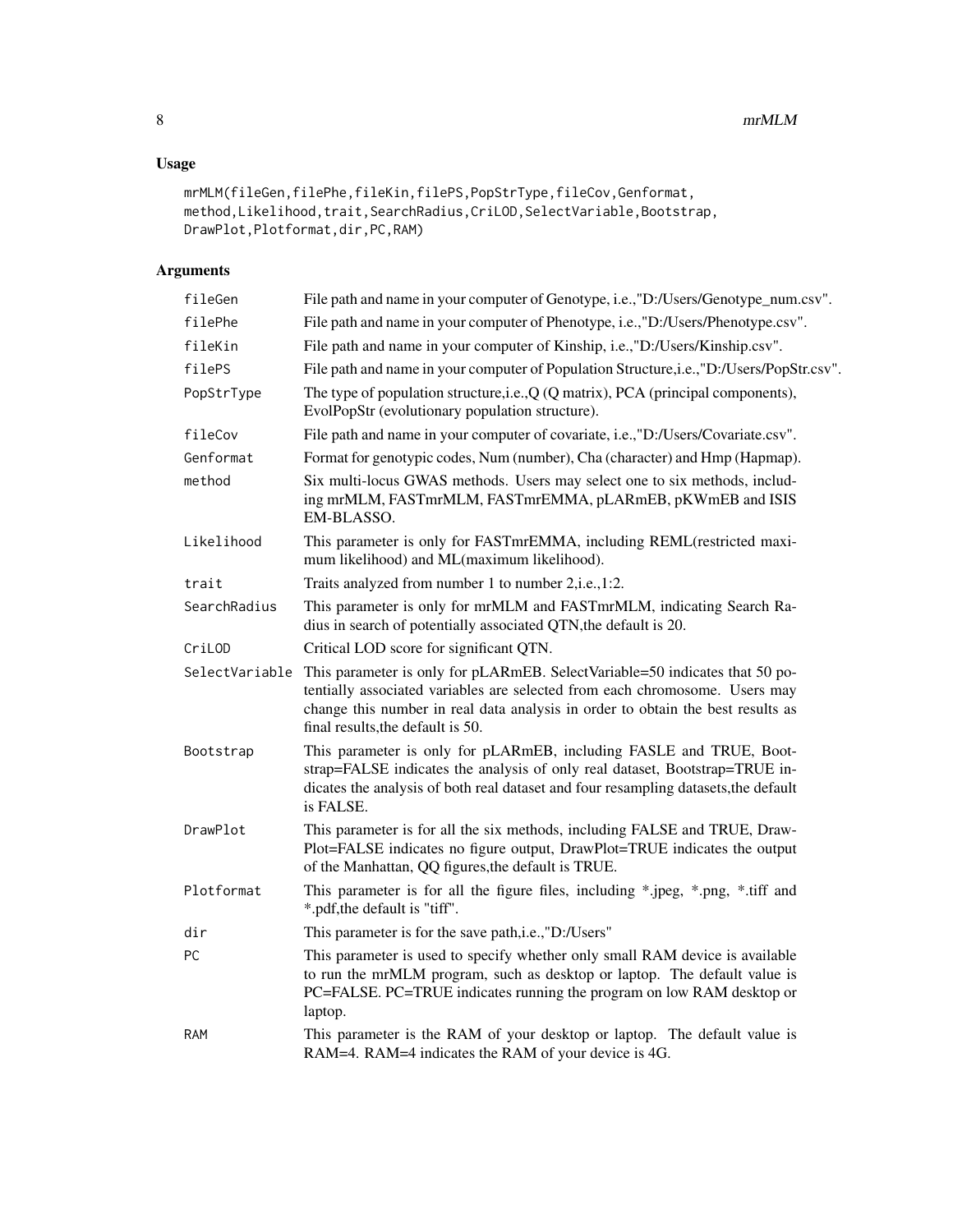#### $m$ mrMLM 9

#### Details

| Package:  | mrMLM                                                                        |
|-----------|------------------------------------------------------------------------------|
| Type:     | Package                                                                      |
| Version:  | 5.0.1                                                                        |
| Date:     | 2022-3-27                                                                    |
| Depends:  | lars                                                                         |
| Imports:  | methods, foreach, ncvreg, coin, sampling, data.table, do Parallel, BEDMatrix |
| License:  | GPL version 2 or newer                                                       |
| LazyLoad: | yes                                                                          |

#### **Note**

Once the running of the software mrMLM v5.0.1 is ended, the "results" files should appear on the Directory, which was set up by users before running the software. The results for each trait include "\*\_intermediate result.csv", "\*\_Final result.csv", Manhattan plot, and QQ plot. If only pLARmEB and ISIS EM-BLASSO methods are selected, there will be no intermediate results and figures output. Users can decompress the mrMLM package and find the User Manual file (name: Instruction.pdf) in the folder of ".../mrMLM/inst".

#### Author(s)

Zhang Ya-Wen, Wang Jing-Tian, Li Pei, Zhang Yuan-Ming Maintainer: Yuan-Ming Zhang<soyzhang@mail.hzau.edu.cn>

#### References

1. Zhang YM, Mao Y, Xie C, Smith H, Luo L, Xu S. Genetics 2005,169:2267-2275. 2. Wang SB, Feng JY, Ren WL, Huang B, Zhou L, Wen YJ, Zhang J, Dunwell JM, Xu S, Zhang YM. Sci Rep 2016,6:19444. 3. Tamba CL, Ni YL, Zhang YM. PLoS Comput Biol 2017,13(1):e1005357. 4. Zhang J, Feng JY, Ni YL, Wen YJ, Niu Y, Tamba CL, Yue C, Song Q, Zhang YM. Heredity 2018,118(6):517-524. 5. Ren WL, Wen YJ, Dunwell JM, Zhang YM. Heredity 2018,120(3): 208- 218. 6. Wen YJ, Zhang H, Ni YL, Huang B, Zhang J, Feng JY, Wang SB, Dunwell JM, Zhang YM, Wu R. Brief Bioinform 2018,19(4): 700-712. 7. Tamba CL, Zhang YM. bioRxiv,preprint first posted online Jun. 7, 2018, doi:https://doi.org/10.1101/341784. 8. Zhang YW, Tamba CL, Wen YJ, Li P, Ren WL, Ni YL, Gao J, Zhang YM. Genomics, Proteomics & Bioinformatics 2020, 18: 481-487. 9.Li M, Zhang YW, Zhang ZC, Xiang Y, Liu MH, Zhou YH, Zuo JF, Zhang HQ, Chen Y, Zhang YM. A compressed variance component mixed model for detecting QTNs, and QTN-byenvironment and QTN-by-QTN interactions in genome-wide association studies. Molecular Plant 2022, online, S1674-2052(22)00060-0. doi: 10.1016/j.molp.2022.02.012.

#### Examples

Ge1=data(Genotype) Ph1=data(Phenotype) mrMLM(fileGen=Genotype,filePhe=Phenotype,Genformat="Num",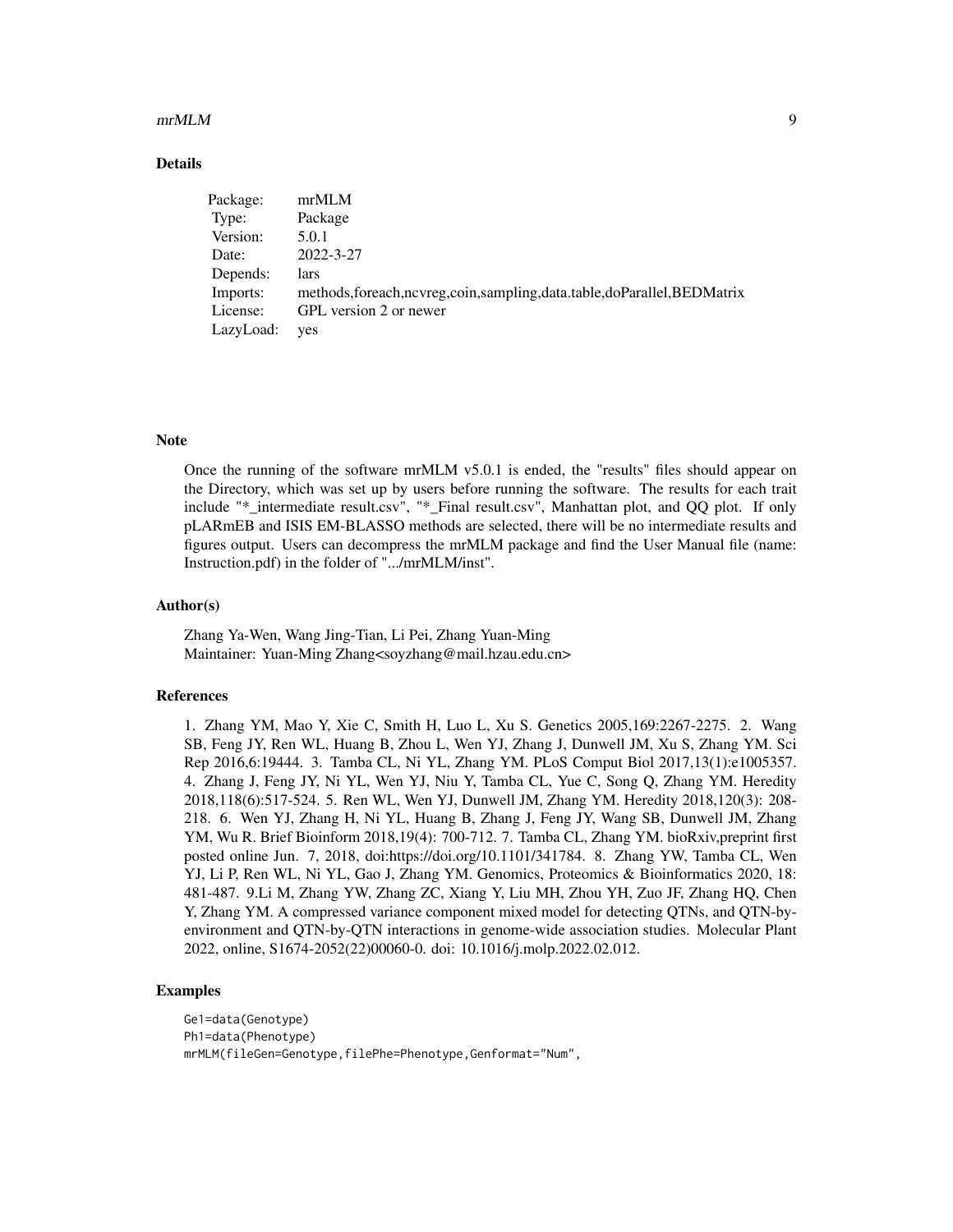```
method=c("FASTmrMLM"),trait=1,CriLOD=3,DrawPlot=FALSE,
dir=tempdir(),PC=FALSE,RAM=4)
```
# mrMLMFun *To perform GWAS with mrMLM method*

#### Description

multi-locus random-SNP-effect Mixed Linear Model

#### Usage

```
mrMLMFun(gen,phe,outATCG,genRaw,kk,psmatrix,svpal,svrad,svmlod,Genformat,CLO)
```
#### Arguments

| gen       | genotype matrix.                                       |
|-----------|--------------------------------------------------------|
| phe       | phenotype matrix.                                      |
| outATCG   | genotype for code 1.                                   |
| genRaw    | raw genotype.                                          |
| kk        | kinship matrix.                                        |
| psmatrix  | population structure matrix.                           |
| svpal     | Critical P-value for selecting variable                |
| svrad     | Search Radius in search of potentially associated QTN. |
| svmlod    | Critical LOD score for significant QTN.                |
| Genformat | Format for genotypic codes.                            |
| CLO       | number of CPU.                                         |

# Author(s)

Zhang Ya-Wen, Wang Jing-Tian, Li Pei, Zhang Yuan-Ming Maintainer: Yuan-Ming Zhang<soyzhang@mail.hzau.edu.cn>

#### Examples

```
G1=data(Gen)
P1=data(Phe)
Readraw=ReadData(fileGen=Gen,filePhe=Phe,fileKin=NULL,filePS =NULL,
Genformat=1)
InputData=inputData(readraw=Readraw,Genformat=1,method="mrMLM",trait=1)
result=mrMLMFun(InputData$doMR$gen,InputData$doMR$phe,InputData$doMR$outATCG,
InputData$doMR$genRaw,InputData$doMR$kk,InputData$doMR$psmatrix,
0.01,svrad=20,svmlod=3,Genformat=1,CLO=1)
```
<span id="page-9-0"></span>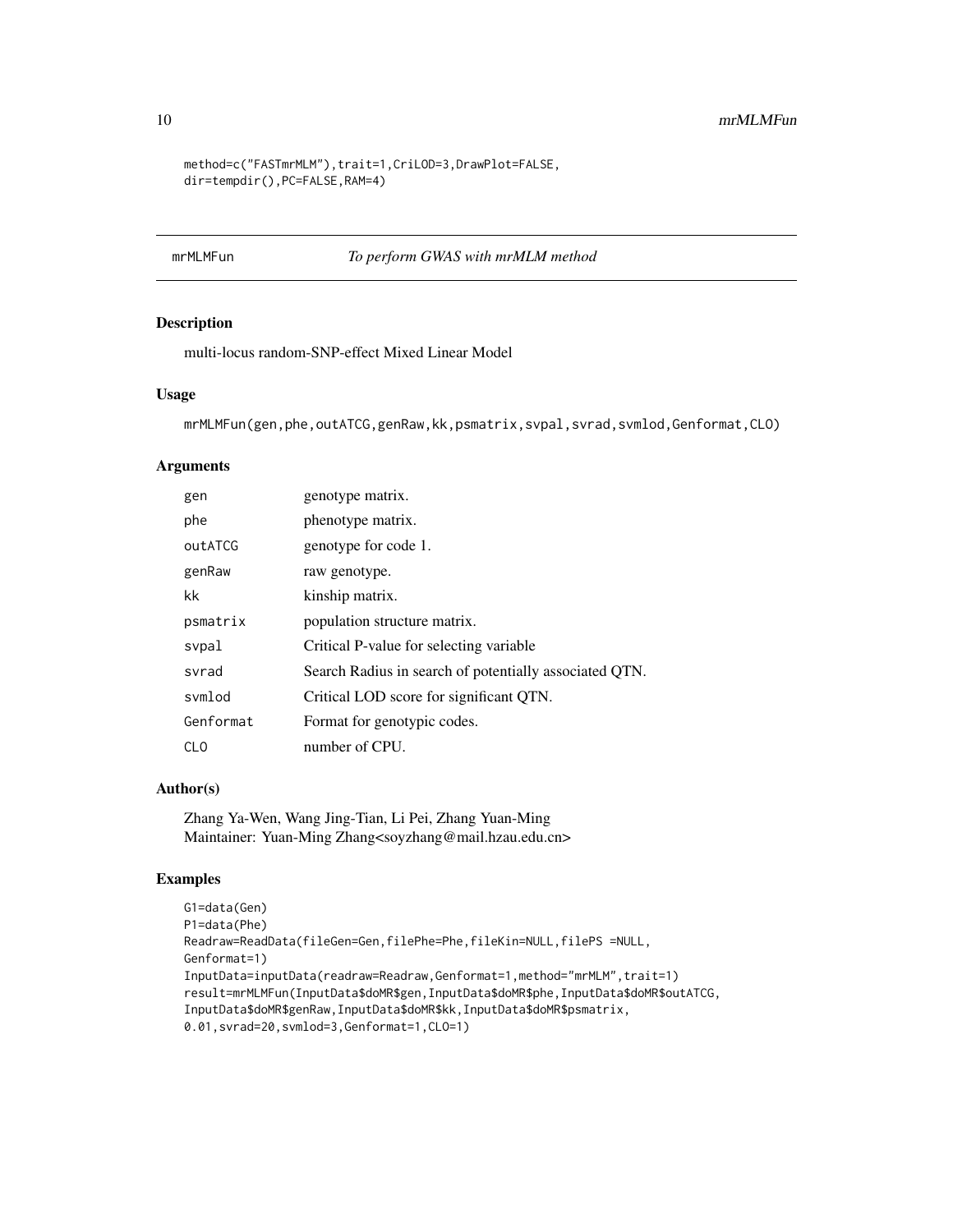<span id="page-10-0"></span>

Using the results of the mrMLM software to draw a multi-locus Manhattan plot

# Usage

```
MultiManhattan(ResultIntermediate,ResultFinal,mar=c(2.9,2.8,0.7,2.8),
LabDistance=1.5,ScaleDistance=0.4,LabelSize=0.8,ScaleSize=0.7,
AxisLwd=5,TckLength=-0.03,LogTimes=2,LODTimes=1.2,lodline=3,
dirplot=getwd(), PlotFormat="tiff",
width=28000,height=7000,pointsize = 60,res=600,
MarkGene=FALSE,Pos_x=NULL,Pos_y=NULL,GeneName=NULL,
GeneNameColour=NULL,...)
```
# Arguments

ResultIntermediate

|               | Intermediate results obtained by the mrMLM software,"D:/Users/ResultIntermediate.csv".                                                                                                              |
|---------------|-----------------------------------------------------------------------------------------------------------------------------------------------------------------------------------------------------|
| ResultFinal   | Final results obtained by the mrMLM software,"D:/Users/ResultFinal.csv".                                                                                                                            |
| mar           | A numerical vector of the form c(bottom, left, top, right) which gives the number<br>of lines of margin to be specified on the four sides of the plot, and the default is<br>c(2.9, 2.8, 0.7, 2.8). |
| LabDistance   | Distance between label and axis; the default is 1.5.                                                                                                                                                |
| ScaleDistance | Distance between scale values and axis; the default is 0.4.                                                                                                                                         |
| LabelSize     | Size of all the three labels; the default is 0.8.                                                                                                                                                   |
| ScaleSize     | Size of scale values; the default is 0.7.                                                                                                                                                           |
| AxisLwd       | The width of axis, a positive number; the default is 5.                                                                                                                                             |
| TckLength     | The length of tick marks; the default is -0.03.                                                                                                                                                     |
| LogTimes      | Magnification of -log10(P-value); the default is 2.                                                                                                                                                 |
| LODTimes      | Magnification of LOD score; the default is 1.2.                                                                                                                                                     |
| lodline       | The significant LOD score; the default is 3.                                                                                                                                                        |
| dirplot       | Path to save plot; the default is current working directory                                                                                                                                         |
| PlotFormat    | Format of the plot.i.e., *.tiff, *.png, *.jpeg, *.pdf                                                                                                                                               |
| width         | Figure width; the default is 28000.                                                                                                                                                                 |
| height        | Figure height; the default is 7000.                                                                                                                                                                 |
| pointsize     | Word resolution, with the unit of 1/72 inch, being pixels per inch (ppi); the<br>default is 60.                                                                                                     |
| res           | Figure resolution, with the unit of pixels per inch (ppi); the default is 600.                                                                                                                      |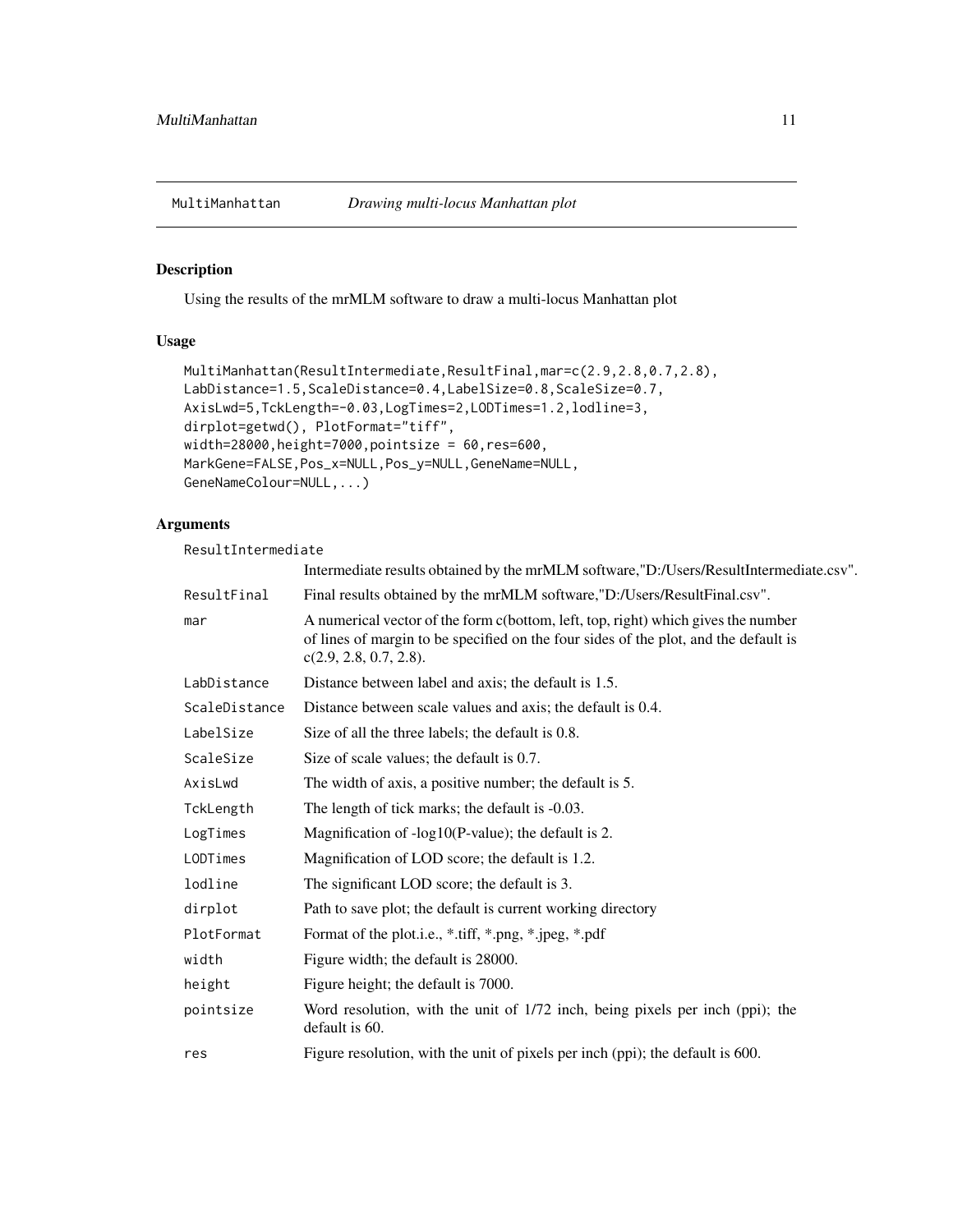<span id="page-11-0"></span>

| MarkGene | To mark genes in plot or not; if "TRUE" is selected, a file, namely "Reference<br>information to mark gene.csv", that contains the x and y axis information of all<br>the significant QTNs will generate. The default is "FALSE", indicating that no<br>candidate or known gene names are marked in Manhattan plot. |
|----------|---------------------------------------------------------------------------------------------------------------------------------------------------------------------------------------------------------------------------------------------------------------------------------------------------------------------|
| Pos_x    | Numeric vectors of x axis where the text labels should be written.                                                                                                                                                                                                                                                  |
| Pos_y    | Numeric vectors of y axis where the text labels should be written.                                                                                                                                                                                                                                                  |
| GeneName | A character vector or expression specifying the text to be written.                                                                                                                                                                                                                                                 |
|          | GeneNameColour The colour of gene names.                                                                                                                                                                                                                                                                            |
| $\cdots$ | Arguments passed to points, axis, text.                                                                                                                                                                                                                                                                             |

# Author(s)

Zhang Ya-Wen, Wang Jing-Tian, Li Pei, and Zhang Yuan-Ming Maintainer: Yuan-Ming Zhang<soyzhang@mail.hzau.edu.cn>

# Examples

```
inter<-data(ResultIntermediate)
fin<-data(ResultFinal)
MultiManhattan(ResultIntermediate=ResultIntermediate,ResultFinal=ResultFinal,dirplot=tempdir())
```
multiplication\_speed *Matrix multiplication acceleration algorithm.*

# Description

Matrix multiplication acceleration algorithm.

#### Usage

```
multiplication_speed(A,B)
```
#### Arguments

| A | matrix A. |
|---|-----------|
| B | matrix B. |

# Author(s)

Zhang Ya-Wen, Wen Yang-Jun, Wang Shi-Bo, and Zhang Yuan-Ming Maintainer: Yuanming Zhang<soyzhang@mail.hzau.edu.cn>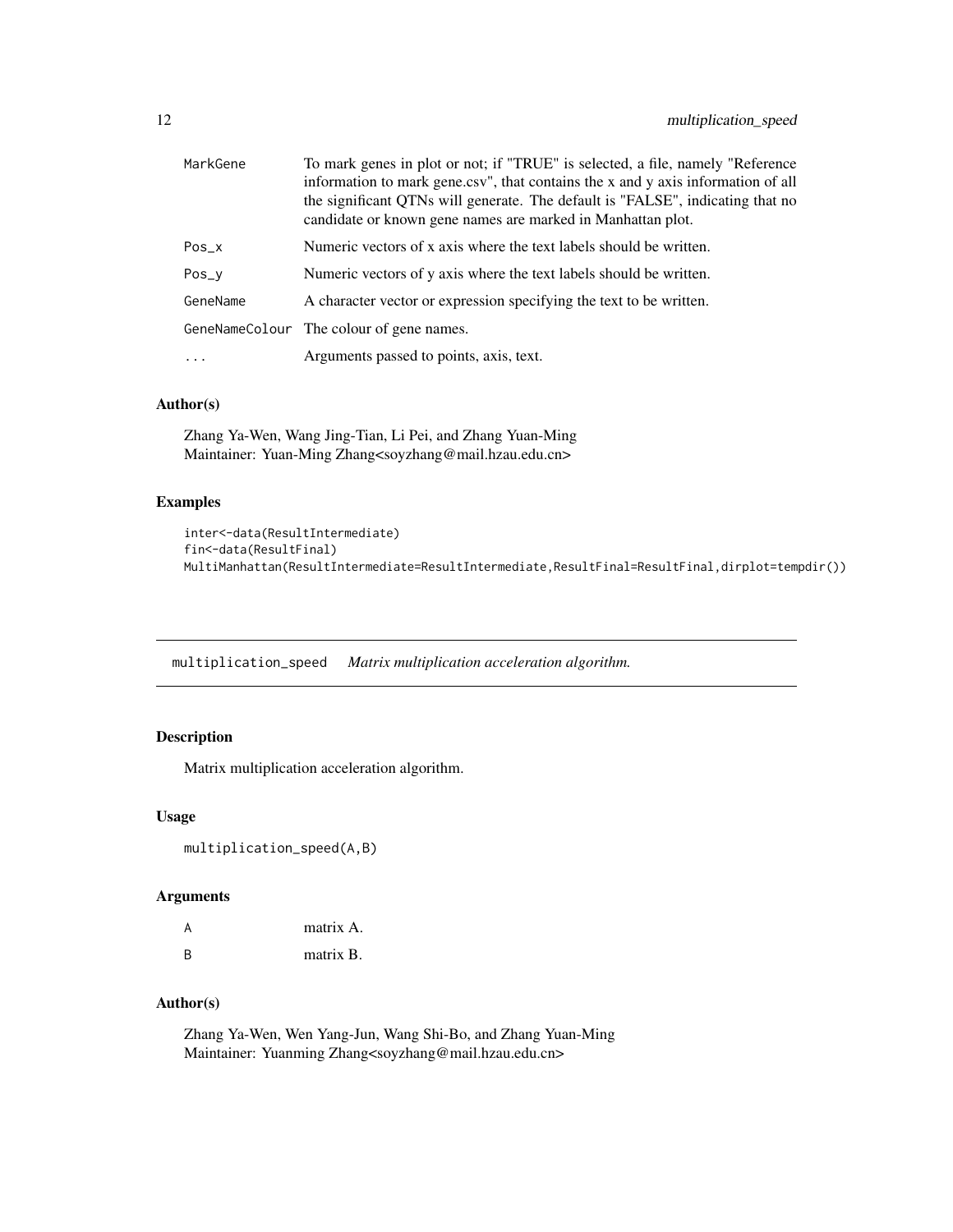<span id="page-12-0"></span> $P$ he 13

# Examples

```
## Not run:
A<-matrix(1:10,2,5)
B<-matrix(1:10,5:2)
result<-multiplication_speed(A,B)
```
## End(Not run)

Phe *Phenotype dataset*

# Description

Phenotype dataset of multiple traits.

# Usage

data(Phe)

# Details

Dataset input of phenotype in mrMLM function.

#### Author(s)

Maintainer: Yuan-Ming Zhang<soyzhang@mail.hzau.edu.cn>

Phenotype *Phenotype of real data*

#### Description

Phenotype dataset of multiple traits.

#### Usage

```
data(Phenotype)
```
# Details

Dataset input of phenotype in mrMLM function.

# Author(s)

Maintainer: Yuan-Ming Zhang<soyzhang@mail.hzau.edu.cn>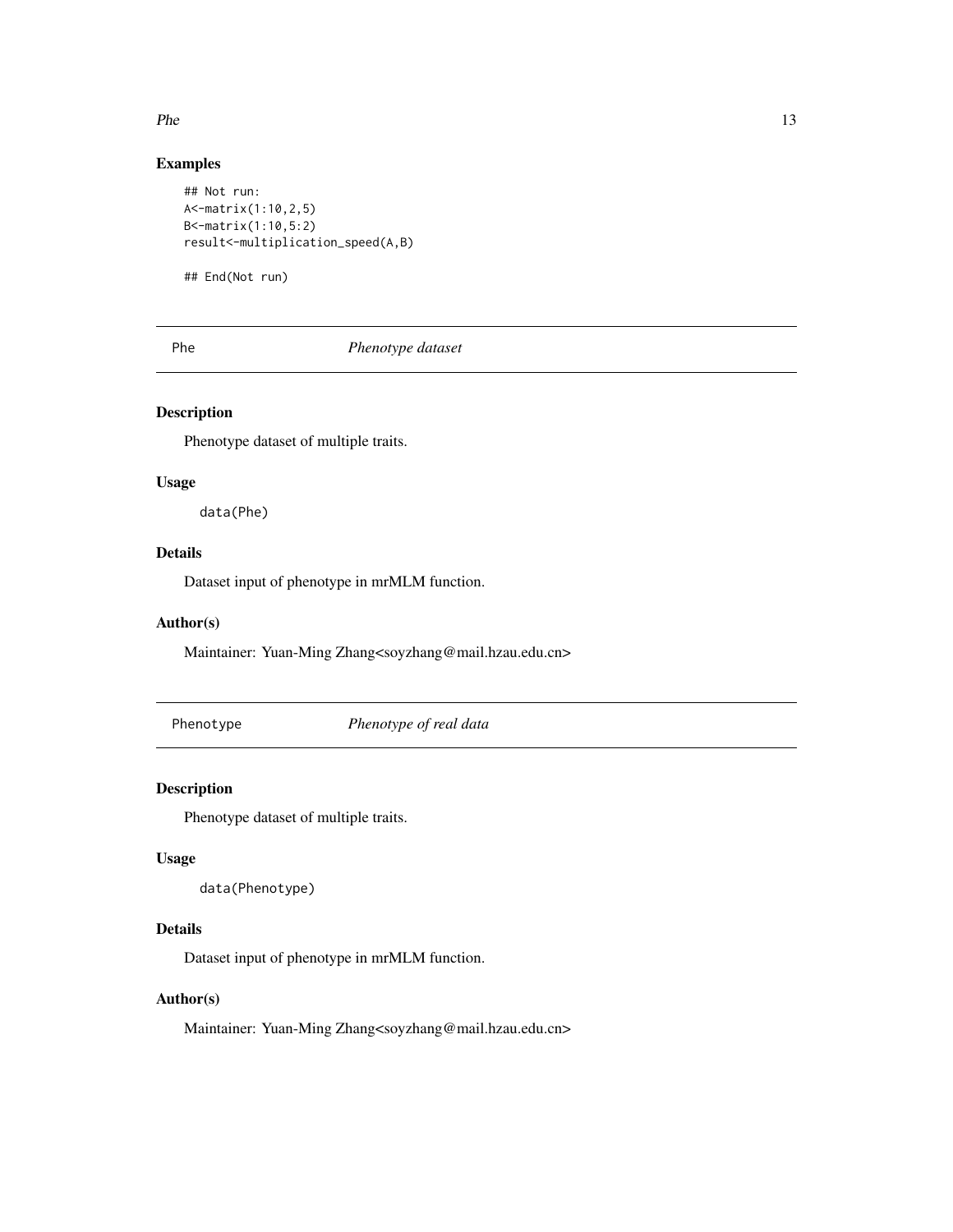<span id="page-13-0"></span>

Kruskal-Wallis test with empirical Bayes under polygenic background control

#### Usage

```
pKWmEB(gen,phe,outATCG,genRaw,kk,psmatrix,svpal,svmlod,Genformat,CLO)
```
# Arguments

| gen       | genotype matrix.                         |
|-----------|------------------------------------------|
| phe       | phenotype matrix.                        |
| outATCG   | genotype for code 1.                     |
| genRaw    | raw genotype.                            |
| kk        | kinship matrix.                          |
| psmatrix  | population structure matrix.             |
| svpal     | Critical P-value for selecting variable. |
| symlod    | Critical LOD score for significant QTN.  |
| Genformat | Format for genotypic codes.              |
| CL O      | number of CPU.                           |

#### Author(s)

Zhang Ya-Wen, Wang Jing-Tian, Li Pei, Zhang Yuan-Ming Maintainer: Yuan-Ming Zhang<soyzhang@mail.hzau.edu.cn>

# Examples

```
G1=data(Gen)
P1=data(Phe)
Readraw=ReadData(fileGen=Gen,filePhe=Phe,fileKin=NULL,filePS =NULL,
Genformat=1)
InputData=inputData(readraw=Readraw,Genformat=1,method="pKWmEB",trait=1)
result=pKWmEB(InputData$doMR$gen,InputData$doMR$phe,InputData$doMR$outATCG,
InputData$doMR$genRaw,InputData$doMR$kk,InputData$doMR$psmatrix,
0.05,svmlod=3,Genformat=1,CLO=1)
```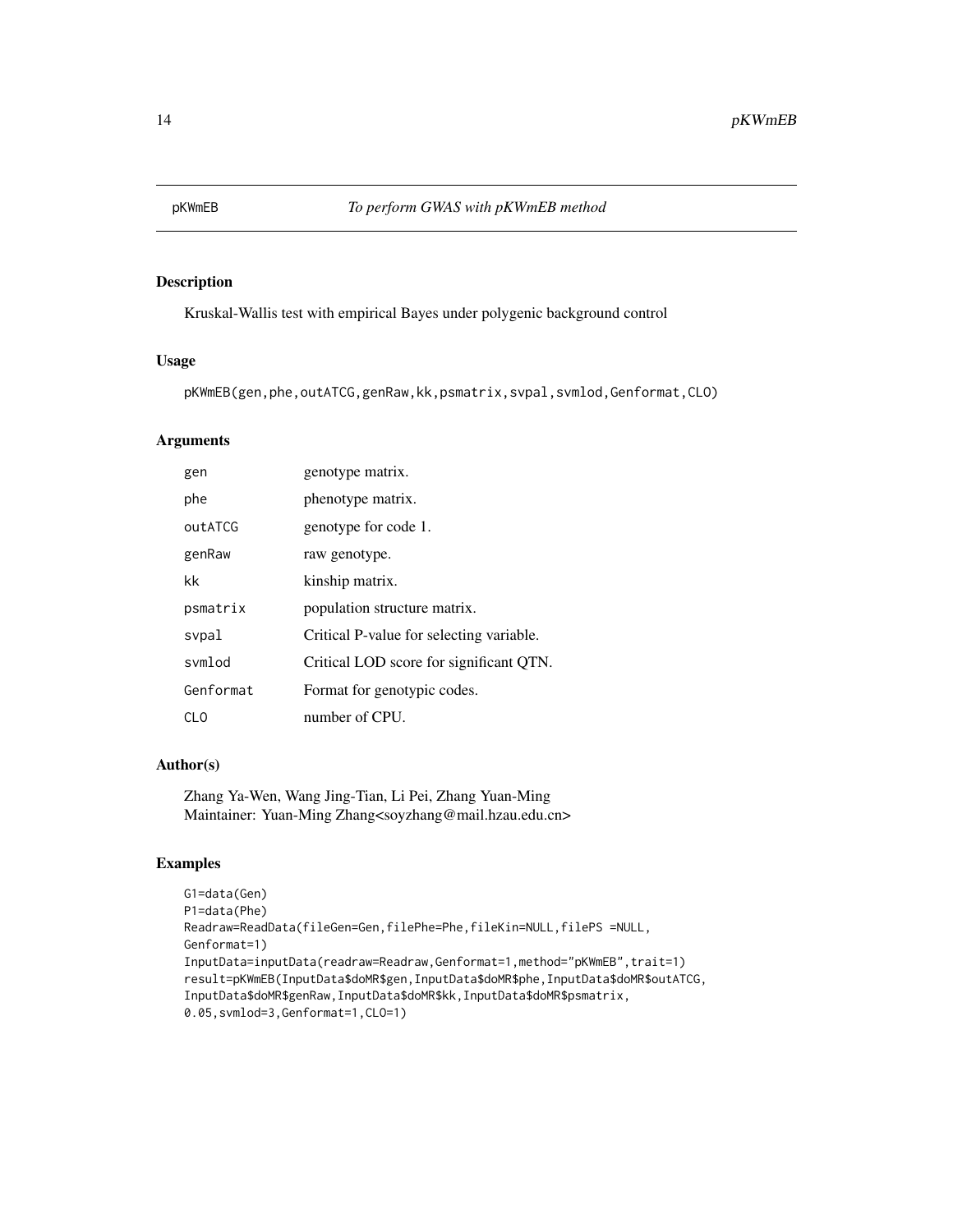<span id="page-14-0"></span>

polygene-background-control-based least angle regression plus Empirical Bayes

#### Usage

pLARmEB(gen,phe,outATCG,genRaw,kk,psmatrix,CriLOD,lars1,Genformat,Bootstrap,CLO)

# Arguments

| gen        | genotype matrix.                                                                                                                                         |
|------------|----------------------------------------------------------------------------------------------------------------------------------------------------------|
| phe        | phenotype matrix.                                                                                                                                        |
| outATCG    | genotype for code 1.                                                                                                                                     |
| genRaw     | raw genotype.                                                                                                                                            |
| kk         | kinship matrix.                                                                                                                                          |
| psmatrix   | population structure matrix.                                                                                                                             |
| CriLOD     | Critical LOD score for significant QTN.                                                                                                                  |
| lars1      | No. of potentially associated variables selected by LARS.                                                                                                |
| Genformat  | Format for genotypic codes.                                                                                                                              |
| Bootstrap  | Bootstrap=FALSE indicates the analysis of only real dataset, Bootstrap=TRUE<br>indicates the analysis of both real dataset and four resampling datasets. |
| <b>CLO</b> | number of CPU.                                                                                                                                           |

#### Author(s)

Zhang Ya-Wen, Wang Jing-Tian, Li Pei, Zhang Yuan-Ming Maintainer: Yuan-Ming Zhang<soyzhang@mail.hzau.edu.cn>

# Examples

```
G1=data(Gen)
P1=data(Phe)
Readraw=ReadData(fileGen=Gen,filePhe=Phe,fileKin=NULL,filePS =NULL,
Genformat=1)
InputData=inputData(readraw=Readraw,Genformat=1,method="pLARmEB",trait=1)
result=pLARmEB(InputData$doMR$gen,InputData$doMR$phe,InputData$doMR$outATCG,
InputData$doMR$genRaw,InputData$doMR$kk,InputData$doMR$psmatrix,
CriLOD=3,lars1=20,Genformat=1,Bootstrap=FALSE,CLO=1)
```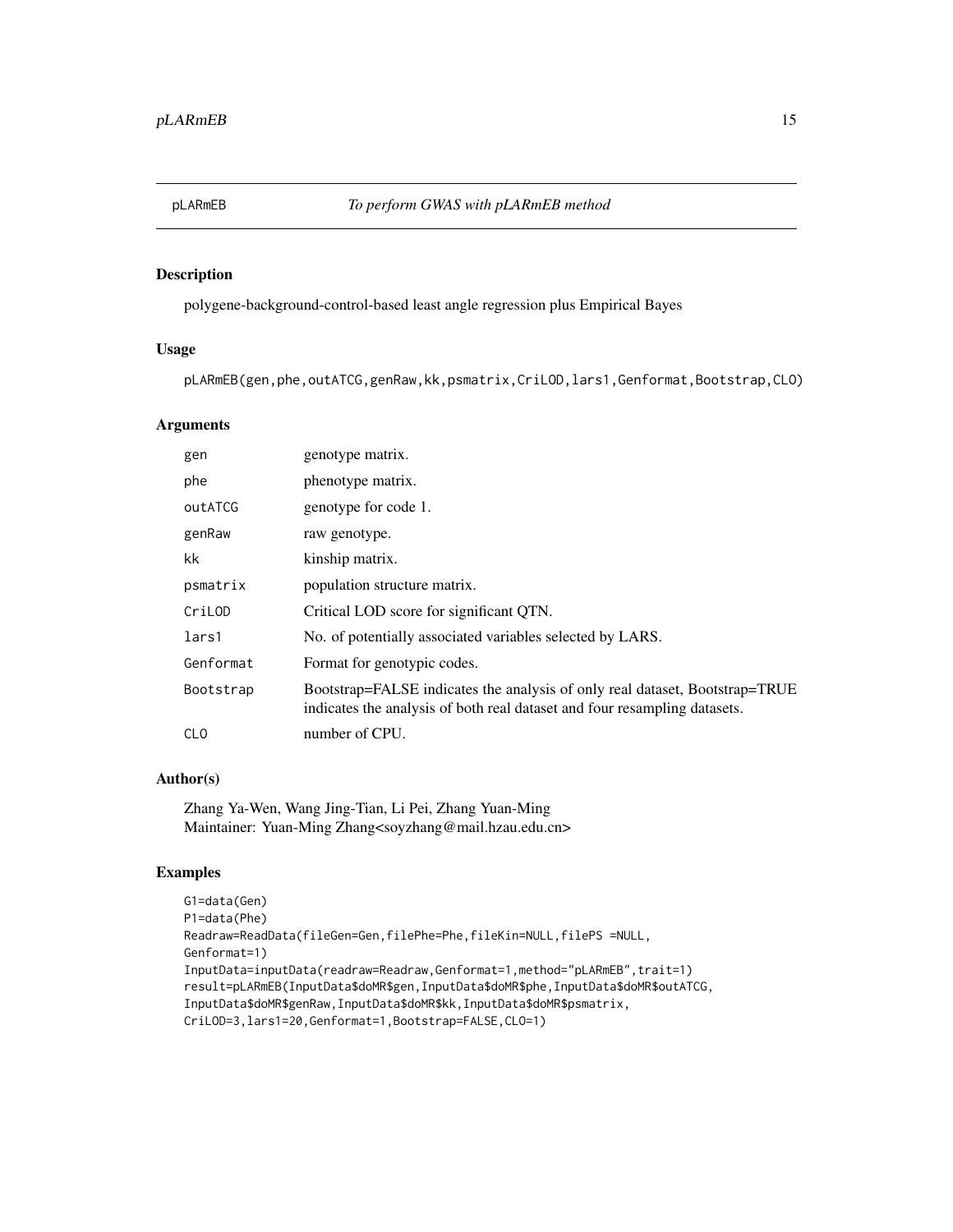<span id="page-15-0"></span>

read raw data which have not been transformed

#### Usage

ReadData(fileGen,filePhe,fileKin,filePS,fileCov,Genformat)

# Arguments

| fileGen   | genotype matrix.             |
|-----------|------------------------------|
| filePhe   | phenotype matrix.            |
| fileKin   | kinship matrix.              |
| filePS    | population structure matrix. |
| fileCov   | Covariate matrix.            |
| Genformat | genotype format.             |

#### Author(s)

Zhang Ya-Wen, Wang Jing-Tian, Li Pei, Zhang Yuan-Ming Maintainer: Yuan-Ming Zhang<soyzhang@mail.hzau.edu.cn>

#### Examples

```
G1=data(Gen)
P1=data(Phe)
result=ReadData(fileGen=Gen,filePhe=Phe,fileKin=NULL,filePS =NULL,
fileCov=NULL,Genformat=1)
```
ResultFinal *Final result used to draw manhattan plot.*

#### Description

Final result used to draw manhattan plot.

# Usage

data(ResultFinal)

#### Details

Final result used to draw manhattan plot.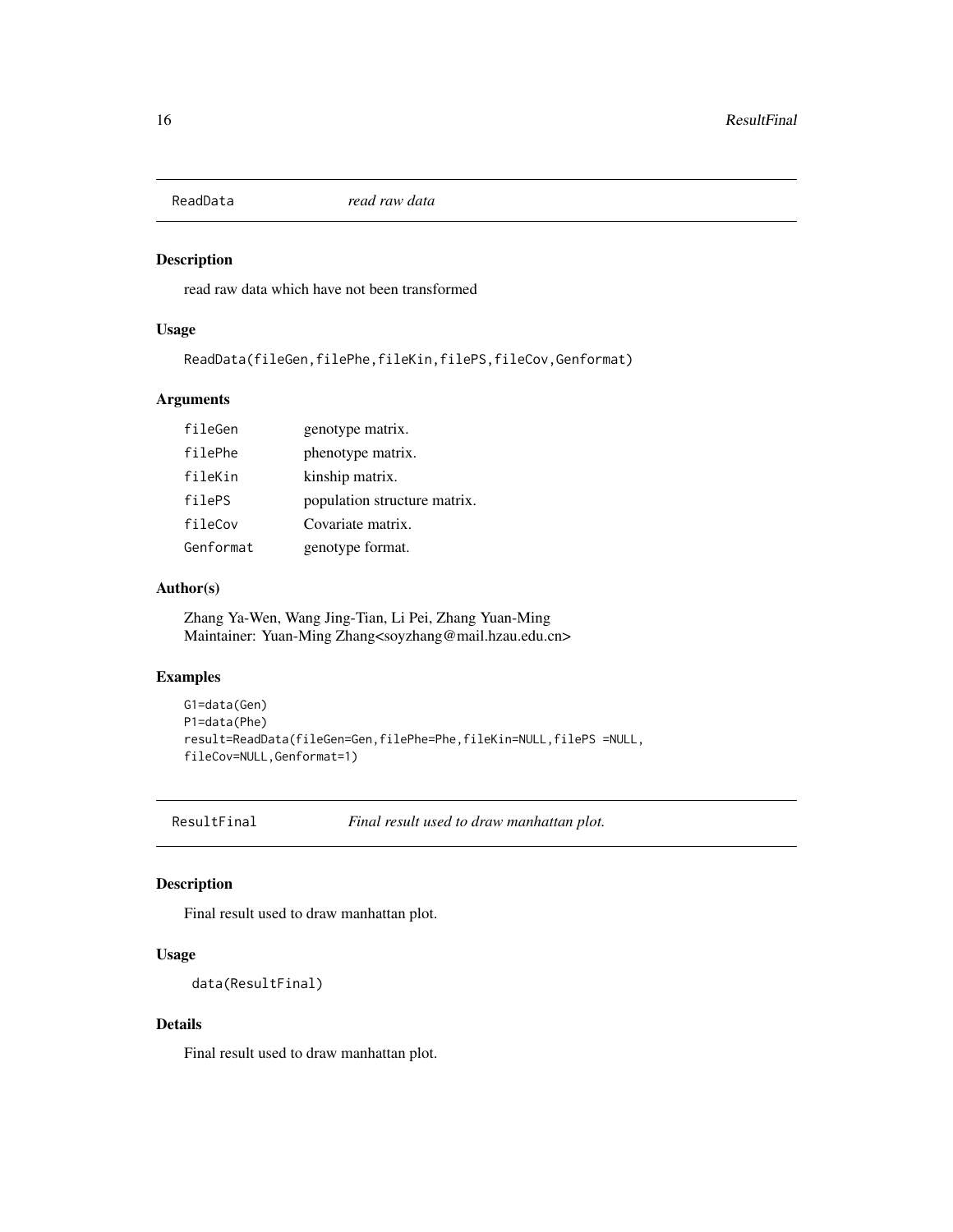# <span id="page-16-0"></span>ResultIntermediate 17

# Author(s)

Maintainer: Yuan-Ming Zhang<soyzhang@mail.hzau.edu.cn>

ResultIntermediate *Intermediate result used to draw manhattan plot.*

# Description

Intermediate result used to draw manhattan plot.

# Usage

```
data(ResultIntermediate)
```
# Details

Intermediate result used to draw manhattan plot.

#### Author(s)

Maintainer: Yuan-Ming Zhang<soyzhang@mail.hzau.edu.cn>